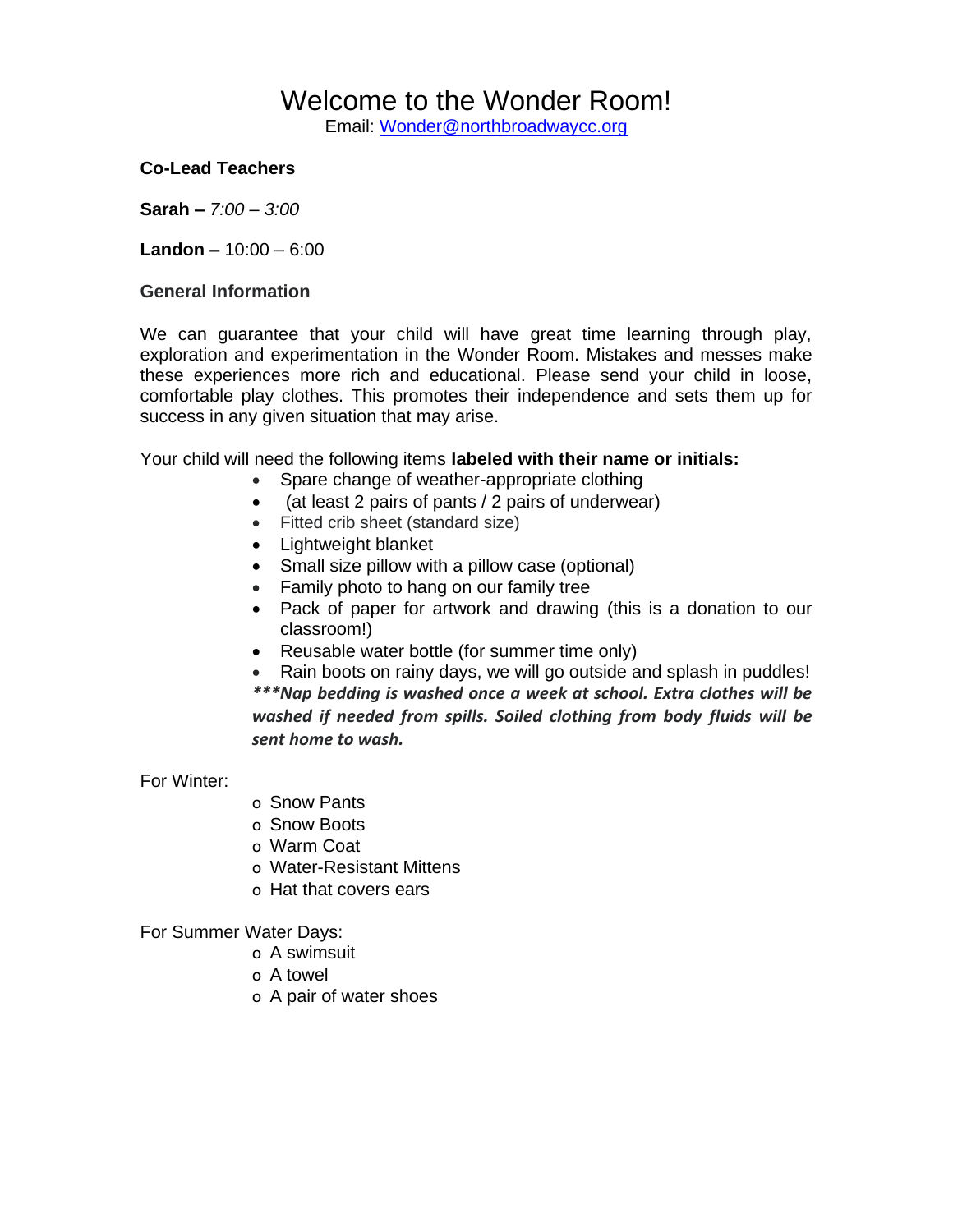## **Daily Schedule**

| 7:30            | Classroom opens                                  |
|-----------------|--------------------------------------------------|
| $7:30 - 9:00$   | Drop-off, breakfast served, free play            |
| $9:00 - 9:30$   | Morning Group Time, bathroom turns               |
| $9:30 - 10:30$  | Playground                                       |
| $10:30 - 11:15$ | <b>Free Play</b>                                 |
| $11:15 - 11:30$ | Clean-up                                         |
| $11:30 - 11:45$ | <b>Group Time</b>                                |
| $11:45 - 12:15$ | Lunch                                            |
| $12:15 - 12:45$ | Set up cots, quiet reading, bathroom turns       |
| $12:45 - 3:00$  | Naptime (quiet ideas are offered to non-nappers) |
| $3:00 - 3:15$   | Put cot items away, bathroom turns               |
| $3:15 - 3:30$   | <b>Snack</b>                                     |
| $3:30 - 4:15$   | Playground                                       |
| $4:15 - 5:30$   | Free play, pick-up                               |

\*\*\*During bad weather, the Wonder room will go to the Rumpus Room

## **Policies and Procedures**

## **Daily Reports on Procare App**

Your child's day will be documented on the Procare Parent App! We will do our best to send as many pictures of your child playing throughout the day. Naps, meals, accidents or incidents will be recorded as well. You may message us at any time with any questions or concerns, as we will do the same!

## **Weekly Emails**

You will receive a weekly recap email sharing all of the amazing "big ideas" your child engaged in that week. Important reminders and event details will also be included.

## **Assessments and Conferences:**

We follow a center-wide procedure. We complete a standardized assessment with each child based on age and offer conferences to parents every six months (around October and April).

## **Birthdays:**

We love to celebrate birthdays! If your family decides that you would like to celebrate with the classroom, NBCC asks that family supplies a *healthy store bought individually packaged snack* for all of the children and/or a book donation to the classroom. The teachers will facilitate a group to sing along to "Happy Birthday" open the classroom gift. Healthy treats will be served with lunch or afternoon snack. Other ideas include bringing in a bunch of balloons or a craft idea!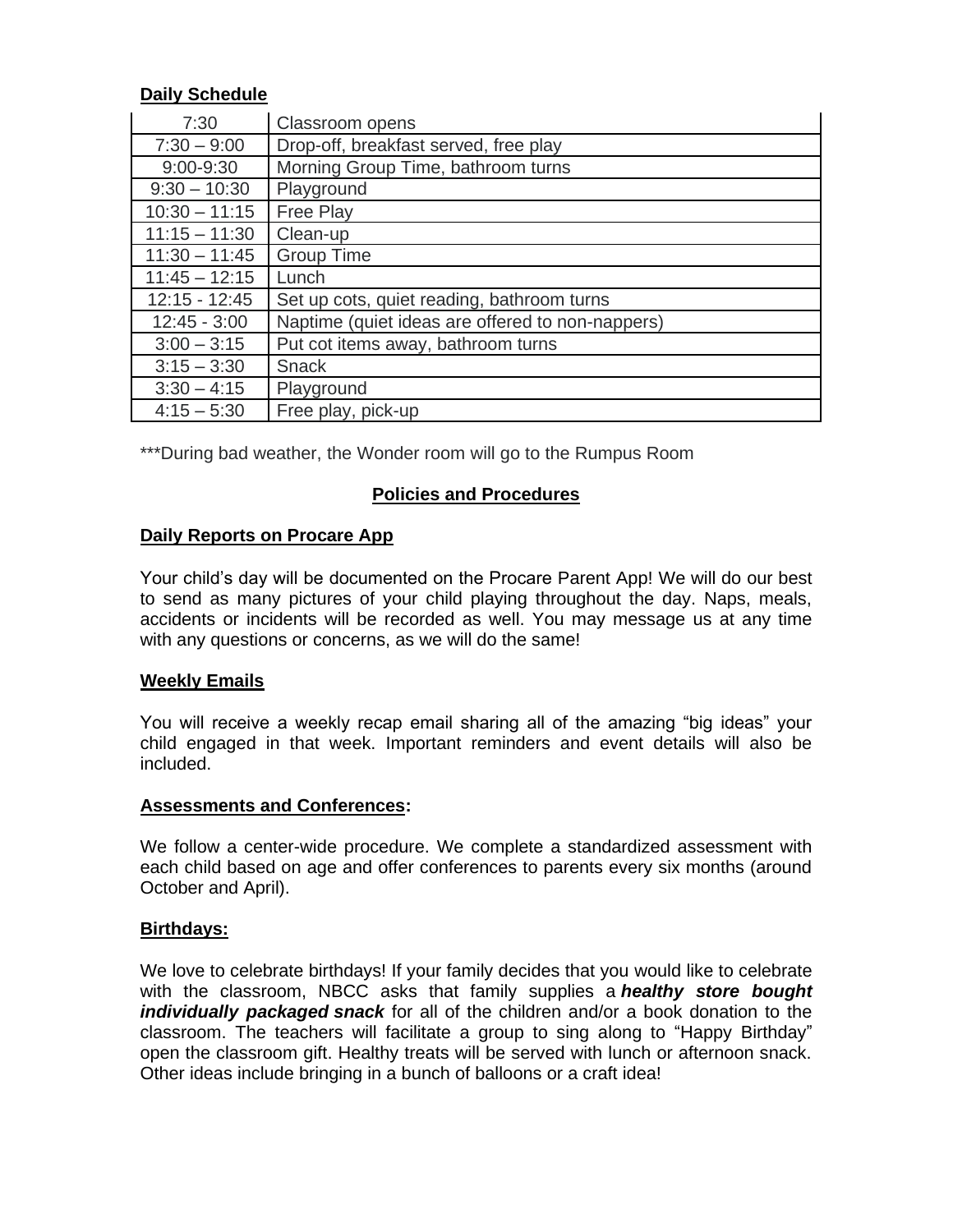## **Breakfast:**

Morning snack is provided in between 7:30 to 8:30. Children are welcome to bring their own snack from home. If you arrive after 8:30, PLEASE make sure your child has eaten. The snack table will be used for free-choice play or be cleaned up to go outside soon. Please remember that we are a **NUT FREE CENTER.** Please wash your child's hands and face after eating nut products before entering the center.

### **Guidance & Discipline:**

Please refer to the guidance and discipline section in the NBCC parent handbook to insure consistency between home and school. We strive to provide immediate, natural and logical consequences. We use redirection when necessary. We do not believe in time out.

#### **Nap Time**

Resting is a requirement for all children. Before nap begins we read a Mindful Kids card which promotes calmness and mindful breathing exercises! If your child is a non-napper, he/she will rest quietly on his/her cot from 12:45-1:30 PM and then be given quiet activity choices on their cot for the remainder of nap.

#### **Illness & Medication:**

Please review the illness and medication policies provided in the NBCC parent handbook. These policies are enforced center-wide to ensure the health and safety of your child.

#### **Language:**

Please check the NBCC parent handbook for helpful examples of the language we use.

● One important example is that *we do not apologize*. Many children between ages 3-5 do not understand the concept of a genuine apology. Instead we "check on our friends," so the child takes responsibility for their actions and the other child has the opportunity to express themselves.

#### **Late Pick Up Policy:**

Please review the late pick up policy in the NBCC parent handbook. This policy is enforced center-wide. The closing teacher will begin closing the room at 5:30 PM and their shift ends at 6:00 PM. Please allow yourself time to pick up your child and leave the center by 5:30 PM.

## **Parent Folders:**

The parent folders are located outside the classroom with your child's name on it. Please check these regularly for center information, artwork, and more.